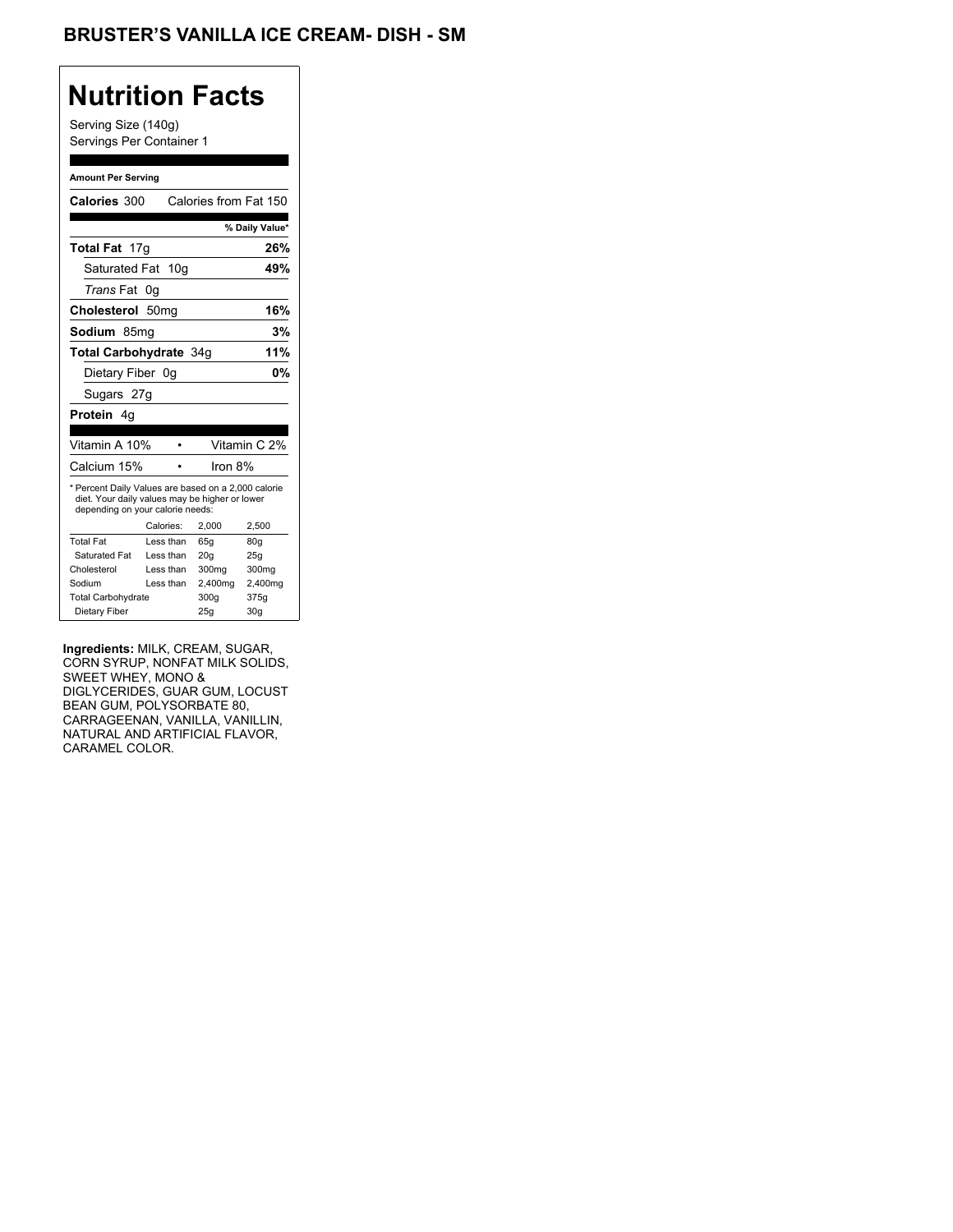### BRUSTER'S VANILLA ICE CREAM- DISH - REG

# Nutrition Facts

Serving Size (210g) Servings Per Container 1

#### Amount Per Serving

| Calories 450                                                                                                                              |           |           |          | Calories from Fat 230 |
|-------------------------------------------------------------------------------------------------------------------------------------------|-----------|-----------|----------|-----------------------|
|                                                                                                                                           |           |           |          | % Daily Value*        |
| Total Fat 25g                                                                                                                             |           |           |          | 39%                   |
| Saturated Fat 15g                                                                                                                         |           |           |          | 73%                   |
| <b>Trans Fat</b>                                                                                                                          | 0g        |           |          |                       |
| Cholesterol 75mg                                                                                                                          |           |           |          | 24%                   |
| Sodium 125mg                                                                                                                              |           |           |          | 5%                    |
| Total Carbohydrate 50g                                                                                                                    |           |           |          | 17%                   |
| Dietary Fiber 0q                                                                                                                          |           |           |          | 0%                    |
| Sugars 40g                                                                                                                                |           |           |          |                       |
| Protein<br>6g                                                                                                                             |           |           |          |                       |
|                                                                                                                                           |           |           |          |                       |
| Vitamin A 15%                                                                                                                             |           |           |          | Vitamin C 4%          |
| Calcium 20%                                                                                                                               |           |           | Iron 15% |                       |
| * Percent Daily Values are based on a 2,000 calorie<br>diet. Your daily values may be higher or lower<br>depending on your calorie needs: |           |           |          |                       |
|                                                                                                                                           | Calories: |           | 2.000    | 2,500                 |
| <b>Total Fat</b>                                                                                                                          |           | Less than | 65q      | 80 <sub>g</sub>       |
| Saturated Fat                                                                                                                             |           | Less than | 20q      | 25q                   |
| Cholesterol                                                                                                                               |           | Less than | 300mg    | 300mg                 |
| Sodium                                                                                                                                    |           | Less than | 2,400mg  | 2,400mg               |
| <b>Total Carbohydrate</b>                                                                                                                 |           |           | 300a     | 375g                  |
| Dietary Fiber                                                                                                                             |           |           | 25q      | 30 <sub>g</sub>       |

Ingredients: MILK, CREAM, SUGAR, CORN SYRUP, NONFAT MILK SOLIDS, SWEET WHEY, MONO & DIGLYCERIDES, GUAR GUM, LOCUST BEAN GUM, POLYSORBATE 80, CARRAGEENAN, VANILLA, VANILLIN, NATURAL AND ARTIFICIAL FLAVOR, CARAMEL COLOR.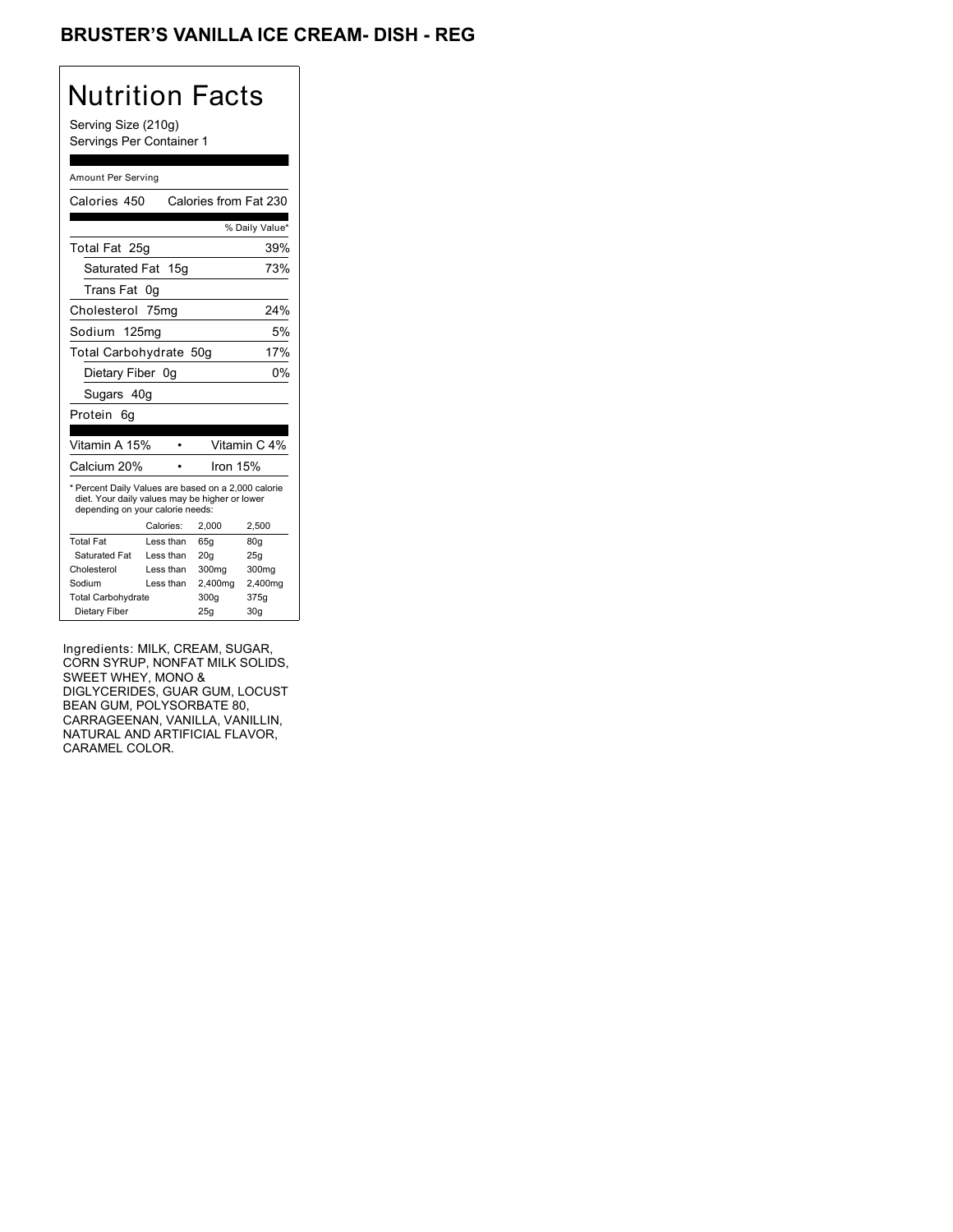### BRUSTER'S VANILLA ICE CREAM- DISH - LG

## Nutrition Facts

Serving Size (280g) Servings Per Container 1

#### Amount Per Serving

| Calories 600                                                                                                                              |                   | Calories from Fat 300 |                 |
|-------------------------------------------------------------------------------------------------------------------------------------------|-------------------|-----------------------|-----------------|
|                                                                                                                                           |                   |                       | % Daily Value*  |
| Total Fat 34g                                                                                                                             |                   |                       | 52%             |
| Saturated Fat 20g                                                                                                                         |                   |                       | 98%             |
| <b>Trans Fat</b>                                                                                                                          | 0g                |                       |                 |
| Cholesterol 100mg                                                                                                                         |                   |                       | 33%             |
| Sodium                                                                                                                                    | 170 <sub>mg</sub> |                       | 7%              |
| Total Carbohydrate 67g                                                                                                                    |                   |                       | 22%             |
| Dietary Fiber 0g                                                                                                                          |                   |                       | 0%              |
| Sugars 53g                                                                                                                                |                   |                       |                 |
| Protein<br>8q                                                                                                                             |                   |                       |                 |
|                                                                                                                                           |                   |                       |                 |
| Vitamin A 20%                                                                                                                             |                   |                       | Vitamin C 6%    |
| Calcium 30%                                                                                                                               |                   | Iron 15%              |                 |
| * Percent Daily Values are based on a 2,000 calorie<br>diet. Your daily values may be higher or lower<br>depending on your calorie needs: |                   |                       |                 |
|                                                                                                                                           | Calories:         | 2,000                 | 2,500           |
| <b>Total Fat</b>                                                                                                                          | Less than         | 65q                   | 80q             |
| Saturated Fat                                                                                                                             | Less than         | 20q                   | 25g             |
| Cholesterol                                                                                                                               | Less than         | 300mg                 | 300mg           |
| Sodium                                                                                                                                    | Less than         | 2,400mg               | 2,400mg         |
| <b>Total Carbohydrate</b>                                                                                                                 |                   | 300 <sub>a</sub>      | 375g            |
| Dietary Fiber                                                                                                                             |                   | 25q                   | 30 <sub>q</sub> |

Ingredients: MILK, CREAM, SUGAR, CORN SYRUP, NONFAT MILK SOLIDS, SWEET WHEY, MONO & DIGLYCERIDES, GUAR GUM, LOCUST BEAN GUM, POLYSORBATE 80, CARRAGEENAN, VANILLA, VANILLIN, NATURAL AND ARTIFICIAL FLAVOR, CARAMEL COLOR.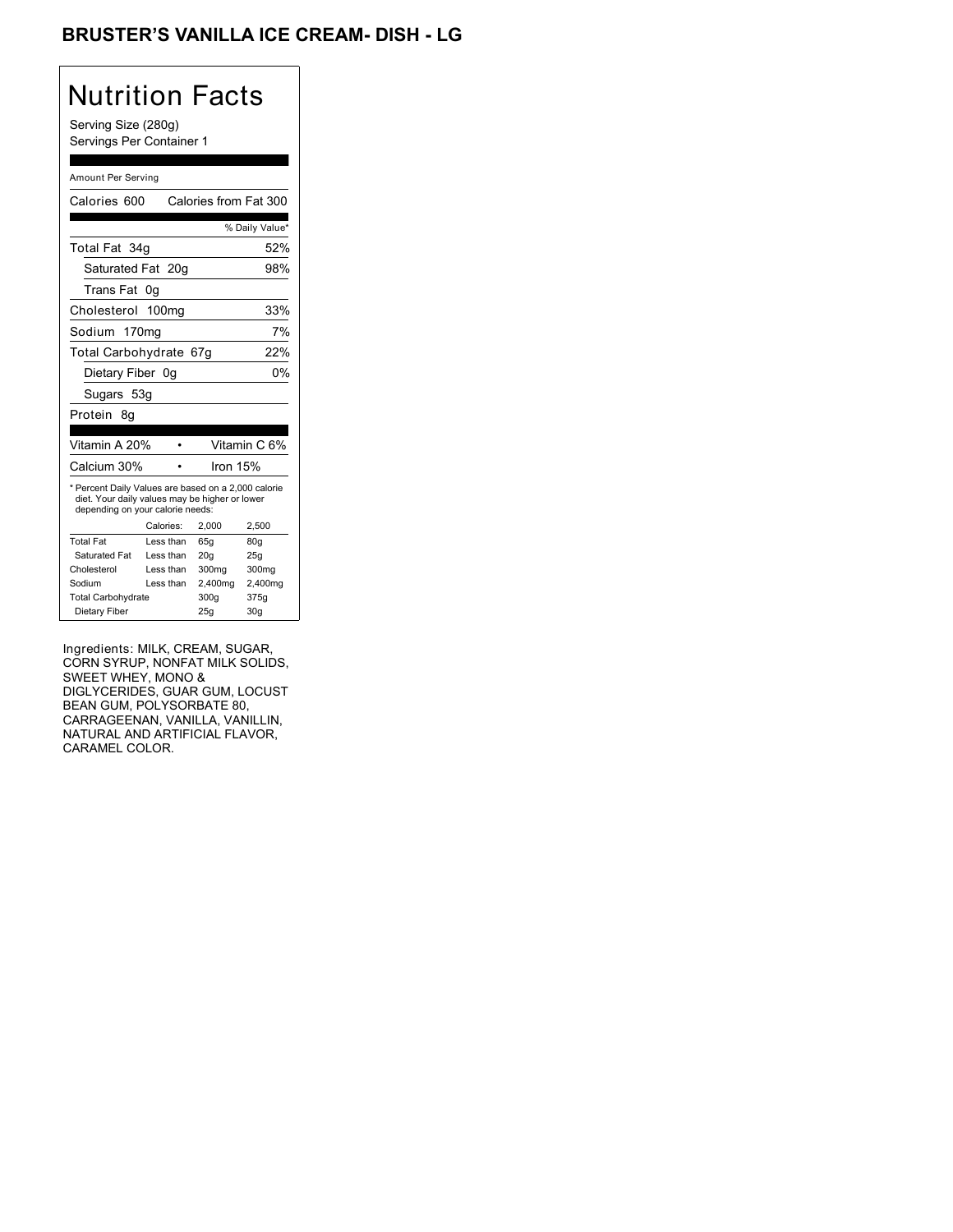### BRUSTER'S VANILLA ICE CREAM- SUGAR CONE - SM

# Nutrition Facts

Serving Size (153g) Servings Per Container 1

#### Amount Per Serving

| Calories 350           | Calories from Fat 150                               |
|------------------------|-----------------------------------------------------|
|                        | % Daily Value*                                      |
| Total Fat 17g          | 26%                                                 |
| Saturated Fat 10g      | 49%                                                 |
| Trans Fat 0q           |                                                     |
| Cholesterol 50mg       | 16%                                                 |
| Sodium 105mg           | $4\%$                                               |
| Total Carbohydrate 46g | 15%                                                 |
| Dietary Fiber 0g       | 0%                                                  |
| Sugars 30g             |                                                     |
| Protein 5q             |                                                     |
|                        |                                                     |
| Vitamin A 10%          | Vitamin C 2%                                        |
| Calcium 15%            | Iron $10%$                                          |
| diet.                  | * Percent Daily Values are based on a 2,000 calorie |

Ingredients: MILK, CREAM, SUGAR, CORN SYRUP, NONFAT MILK SOLIDS, SWEET WHEY, MONO & DIGLYCERIDES, GUAR GUM, LOCUST BEAN GUM, POLYSORBATE 80, CARRAGEENAN, VANILLA, VANILLIN, NATURAL AND ARTIFICIAL FLAVOR, CARAMEL COLOR. SUGAR CONE: ENRICHED WHEAT FLOUR (ENRICHED WITH NIACIN, REDUCED IRON, THIAMIN MONONITRATE, RIBOFLAVIN, FOLIC ACID), TAPIOCA FLOUR, SUGAR, VEGETABLE SHORTENING (SOYBEAN AND/OR CANOLA OIL, MODIFIED PALM OIL, SOY LECITHIN, AND/OR PARTIALLY HYDROGENATED SOYBEAN OIL), OAT FIBER AND/OR VEGETABLE FIBER, SALT, CARAMEL COLOR, ARTIFICIAL FLAVOR, SOY LECITHIN.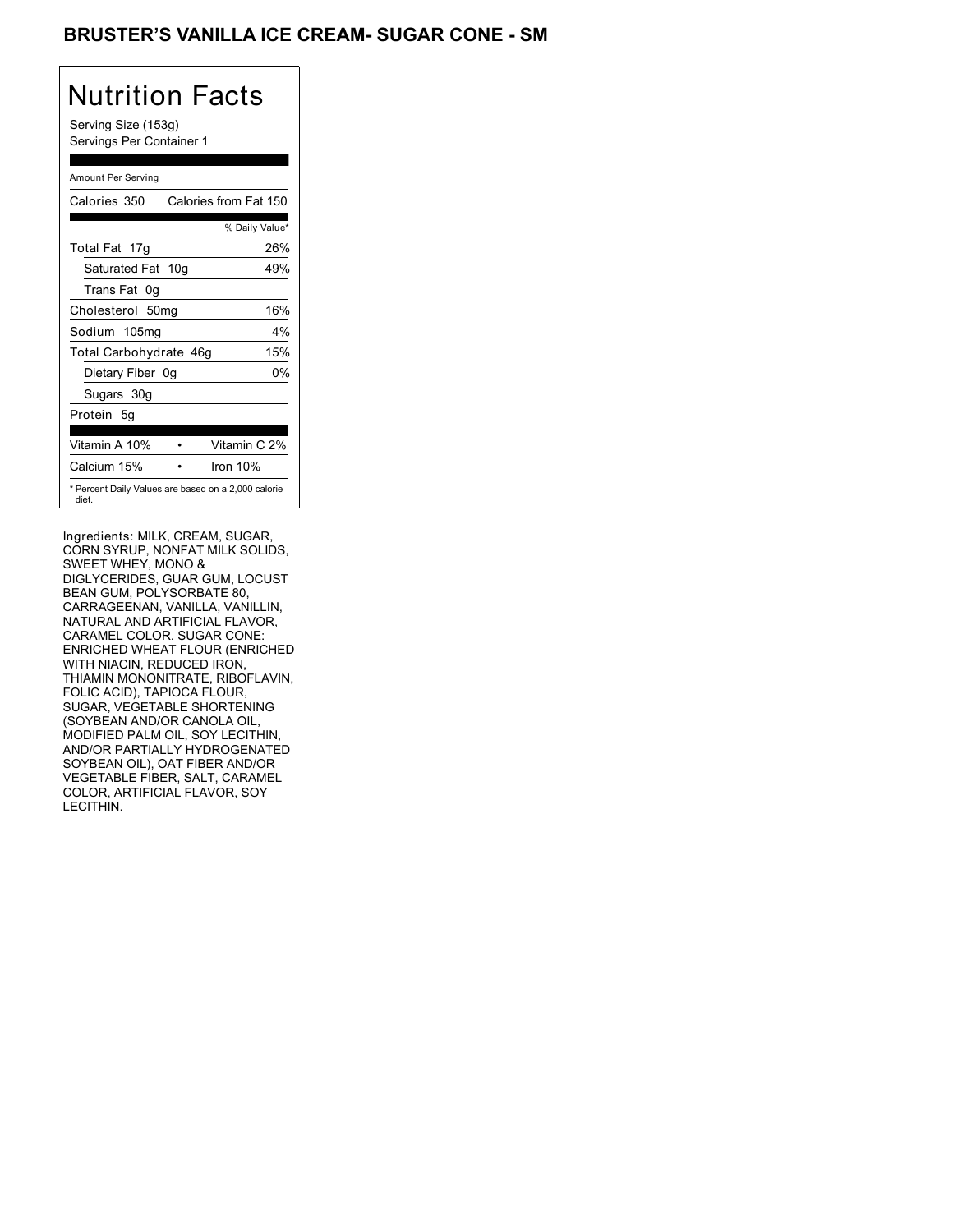### **BRUSTER'S VANILLA ICE CREAM- SUGAR CONE - REG**

## Nutrition Facts

Serving Size (223g) Servings Per Container 1

#### Amount Per Serving

| Calories 510           | Calories from Fat 230                               |
|------------------------|-----------------------------------------------------|
|                        | % Daily Value*                                      |
| Total Fat 25g          | 39%                                                 |
| Saturated Fat 15g      | 73%                                                 |
| Trans Fat 0q           |                                                     |
| Cholesterol 75mg       | 24%                                                 |
| Sodium 150mg           | 6%                                                  |
| Total Carbohydrate 62g | 21%                                                 |
| Dietary Fiber 0g       | 0%                                                  |
| Sugars 43g             |                                                     |
| Protein 7q             |                                                     |
|                        |                                                     |
| Vitamin A 15%          | Vitamin C 4%                                        |
| Calcium 25%            | Iron $15%$                                          |
| diet.                  | * Percent Daily Values are based on a 2,000 calorie |

Ingredients: MILK, CREAM, SUGAR, CORN SYRUP, NONFAT MILK SOLIDS, SWEET WHEY, MONO & DIGLYCERIDES, GUAR GUM, LOCUST BEAN GUM, POLYSORBATE 80, CARRAGEENAN, VANILLA, VANILLIN, NATURAL AND ARTIFICIAL FLAVOR, CARAMEL COLOR. SUGAR CONE: ENRICHED WHEAT FLOUR (ENRICHED WITH NIACIN, REDUCED IRON, THIAMIN MONONITRATE, RIBOFLAVIN, FOLIC ACID), TAPIOCA FLOUR, SUGAR, VEGETABLE SHORTENING (SOYBEAN AND/OR CANOLA OIL, MODIFIED PALM OIL, SOY LECITHIN, AND/OR PARTIALLY HYDROGENATED SOYBEAN OIL), OAT FIBER AND/OR VEGETABLE FIBER, SALT, CARAMEL COLOR, ARTIFICIAL FLAVOR, SOY LECITHIN.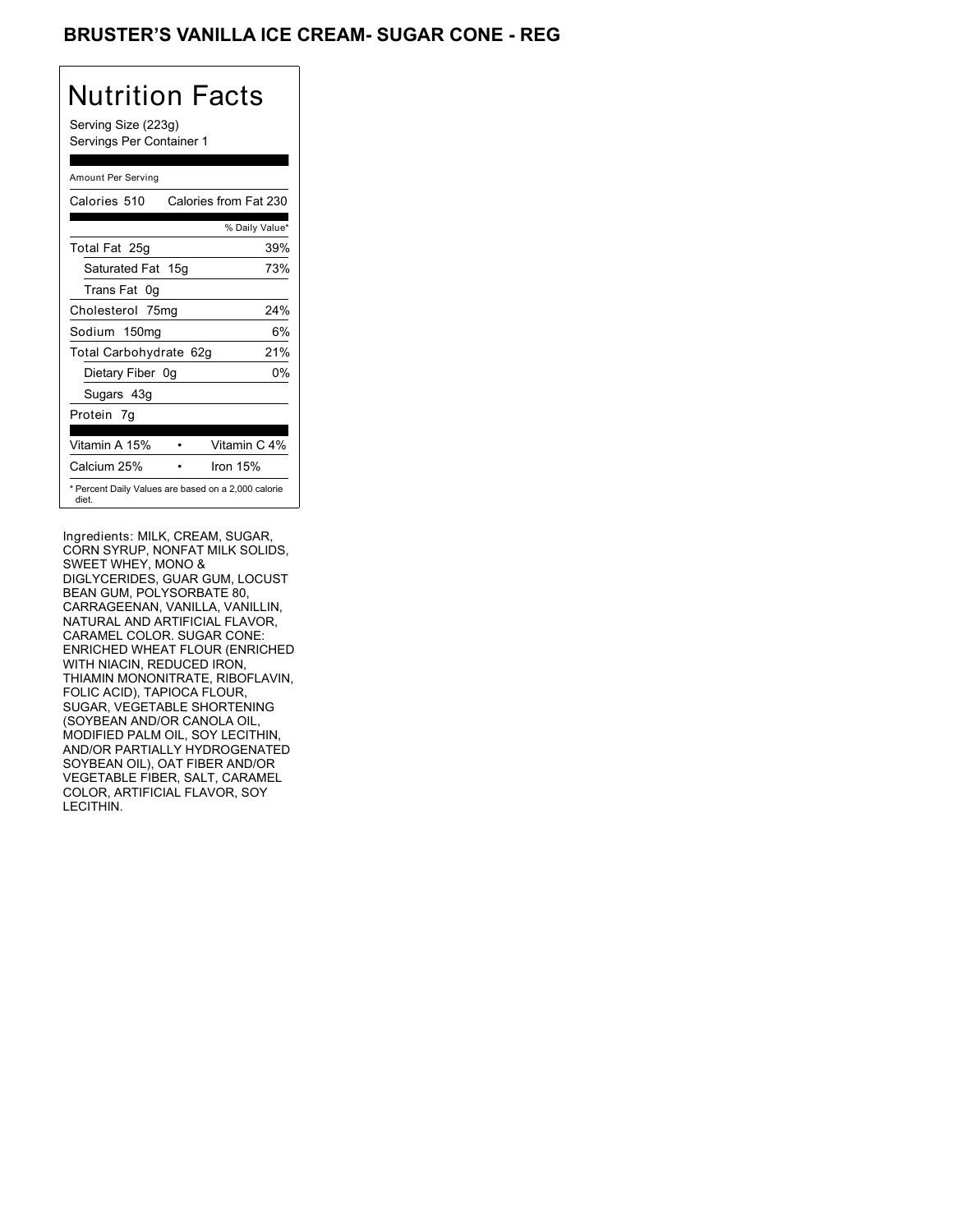### BRUSTER'S VANILLA ICE CREAM- SUGAR CONE - LG

## Nutrition Facts

Serving Size (293g) Servings Per Container 1

#### Amount Per Serving

| Calories 660           | Calories from Fat 300                               |
|------------------------|-----------------------------------------------------|
|                        | % Daily Value*                                      |
| Total Fat 34g          | 52%                                                 |
| Saturated Fat 20g      | 98%                                                 |
| Trans Fat 0q           |                                                     |
| Cholesterol 100mg      | 33%                                                 |
| Sodium 190mg           | 8%                                                  |
| Total Carbohydrate 79g | 26%                                                 |
| Dietary Fiber 0g       | 0%                                                  |
| Sugars 56g             |                                                     |
| Protein 9q             |                                                     |
| Vitamin A 20%          | Vitamin C 6%                                        |
| Calcium 30%            | Iron $20%$                                          |
| diet.                  | * Percent Daily Values are based on a 2,000 calorie |

Ingredients: MILK, CREAM, SUGAR, CORN SYRUP, NONFAT MILK SOLIDS, SWEET WHEY, MONO & DIGLYCERIDES, GUAR GUM, LOCUST BEAN GUM, POLYSORBATE 80, CARRAGEENAN, VANILLA, VANILLIN, NATURAL AND ARTIFICIAL FLAVOR, CARAMEL COLOR. SUGAR CONE: ENRICHED WHEAT FLOUR (ENRICHED WITH NIACIN, REDUCED IRON, THIAMIN MONONITRATE, RIBOFLAVIN, FOLIC ACID), TAPIOCA FLOUR, SUGAR, VEGETABLE SHORTENING (SOYBEAN AND/OR CANOLA OIL, MODIFIED PALM OIL, SOY LECITHIN, AND/OR PARTIALLY HYDROGENATED SOYBEAN OIL), OAT FIBER AND/OR VEGETABLE FIBER, SALT, CARAMEL COLOR, ARTIFICIAL FLAVOR, SOY LECITHIN.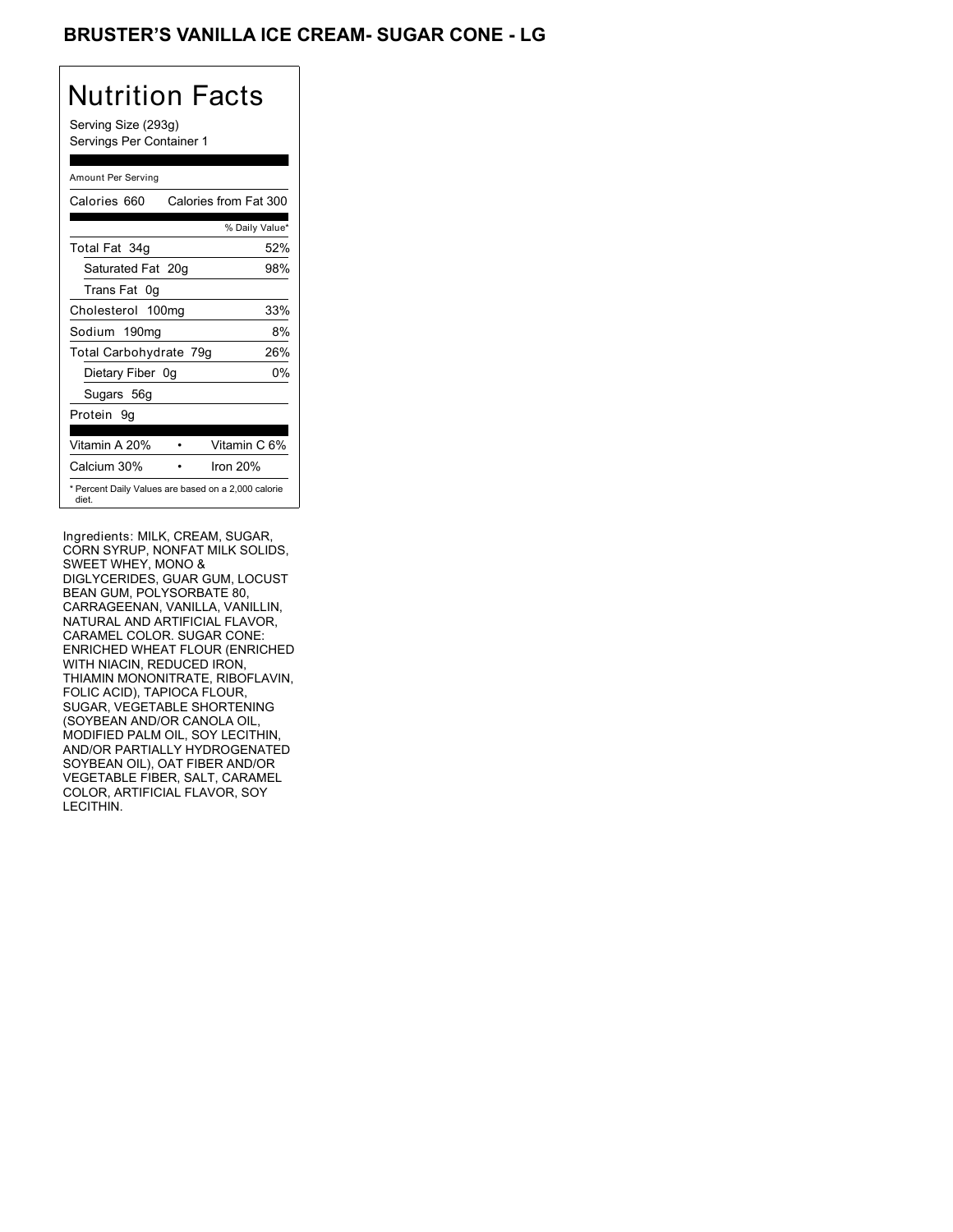### BRUSTER'S VANILLA ICE CREAM- CAKE CONE - SM

# Nutrition Facts

Serving Size (146g) Servings Per Container 1

#### Amount Per Serving

| Calories 330           | Calories from Fat 150                               |
|------------------------|-----------------------------------------------------|
|                        | % Daily Value*                                      |
| Total Fat 17g          | 26%                                                 |
| Saturated Fat 10g      | 49%                                                 |
| Trans Fat 0q           |                                                     |
| Cholesterol 50mg       | 16%                                                 |
| Sodium 95mg            | $4\%$                                               |
| Total Carbohydrate 39g | 13%                                                 |
| Dietary Fiber 0g       | 0%                                                  |
| Sugars 27g             |                                                     |
| Protein 5q             |                                                     |
|                        |                                                     |
| Vitamin A 10%          | Vitamin C 2%                                        |
| Calcium 15%            | Iron $10%$                                          |
| diet.                  | * Percent Daily Values are based on a 2,000 calorie |

Ingredients: MILK, CREAM, SUGAR, CORN SYRUP, NONFAT MILK SOLIDS, SWEET WHEY, MONO & DIGLYCERIDES, GUAR GUM, LOCUST BEAN GUM, POLYSORBATE 80, CARRAGEENAN, VANILLA, VANILLIN, NATURAL AND ARTIFICIAL FLAVOR, CARAMEL COLOR. CAKE CONE: ENRICHED WHEAT FLOUR (ENRICHED WITH NIACIN, REDUCED IRON, THIAMIN MONONITRATE, RIBOFLAVIN, FOLIC ACID), TAPIOCA FLOUR, SUGAR, VEGETABLE OIL SHORTENING (SOYBEAN AND/OR CANOLA OIL, MODIFIED PALM OIL, SOY LECITHIN, AND/OR PARTIALLY HYDROGENATED SOYBEAN OIL), LEAVENING (SODIUM BICARBONATE, AMMONIUM BICARBONATE), SALT, NATURAL FLAVOR, ANNATTO (VEGETABLE COLOR).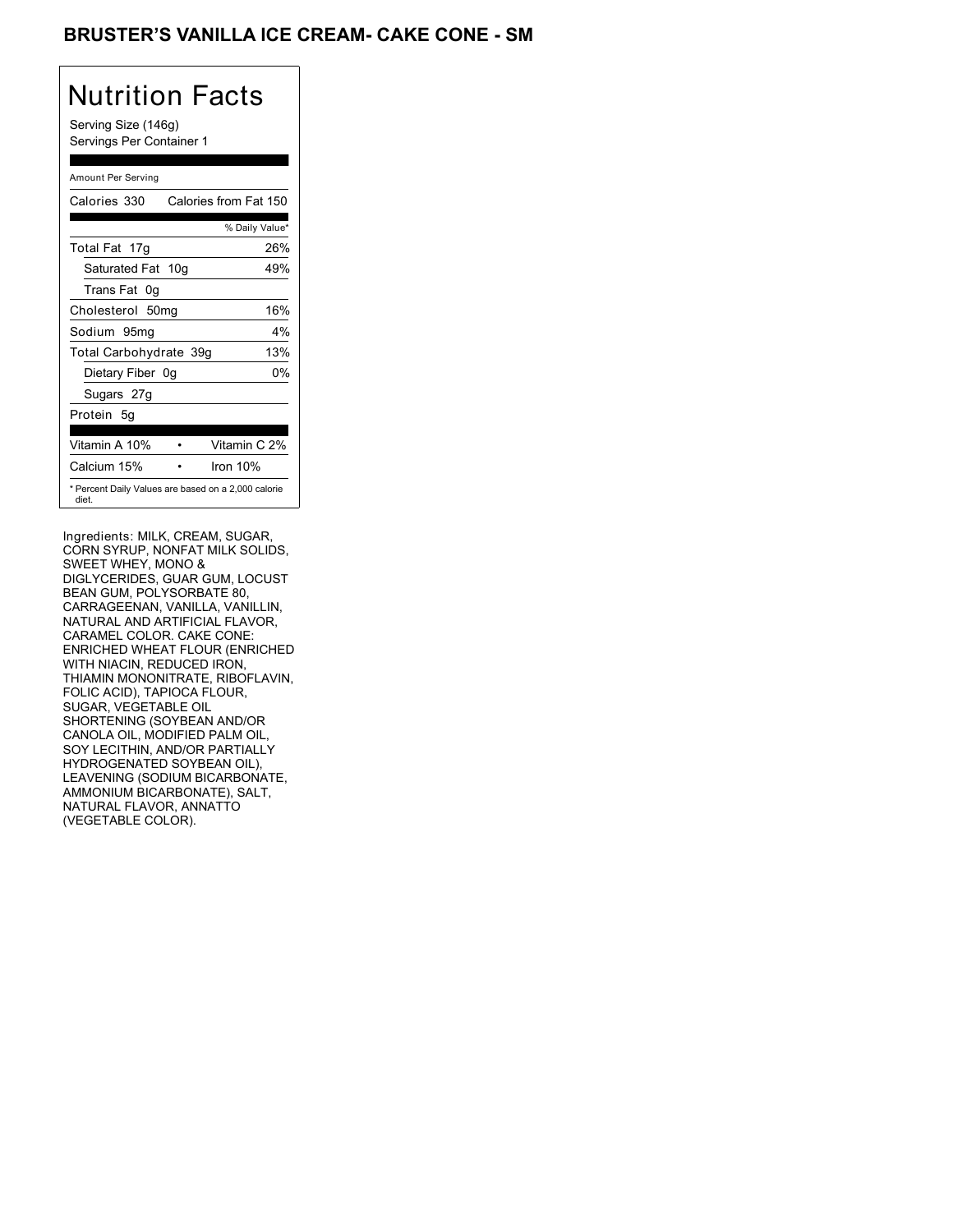### **BRUSTER'S VANILLA ICE CREAM- CAKE CONE - REG**

# Nutrition Facts

Serving Size (216g) Servings Per Container 1

#### Amount Per Serving

| Calories 480           | Calories from Fat 230                               |
|------------------------|-----------------------------------------------------|
|                        | % Daily Value*                                      |
| Total Fat 25g          | 39%                                                 |
| Saturated Fat 15g      | 73%                                                 |
| Trans Fat 0g           |                                                     |
| Cholesterol 75mg       | 24%                                                 |
| Sodium 135mg           | 6%                                                  |
| Total Carbohydrate 55g | 18%                                                 |
| Dietary Fiber 0g       | 0%                                                  |
| Sugars 40g             |                                                     |
| Protein 7q             |                                                     |
| Vitamin A 15%          | Vitamin C 4%                                        |
| Calcium 20%            | Iron 15%                                            |
| diet.                  | * Percent Daily Values are based on a 2,000 calorie |

Ingredients: MILK, CREAM, SUGAR, CORN SYRUP, NONFAT MILK SOLIDS, SWEET WHEY, MONO & DIGLYCERIDES, GUAR GUM, LOCUST BEAN GUM, POLYSORBATE 80, CARRAGEENAN, VANILLA, VANILLIN, NATURAL AND ARTIFICIAL FLAVOR, CARAMEL COLOR. CAKE CONE: ENRICHED WHEAT FLOUR (ENRICHED WITH NIACIN, REDUCED IRON, THIAMIN MONONITRATE, RIBOFLAVIN, FOLIC ACID), TAPIOCA FLOUR, SUGAR, VEGETABLE OIL SHORTENING (SOYBEAN AND/OR CANOLA OIL, MODIFIED PALM OIL, SOY LECITHIN, AND/OR PARTIALLY HYDROGENATED SOYBEAN OIL), LEAVENING (SODIUM BICARBONATE, AMMONIUM BICARBONATE), SALT, NATURAL FLAVOR, ANNATTO (VEGETABLE COLOR).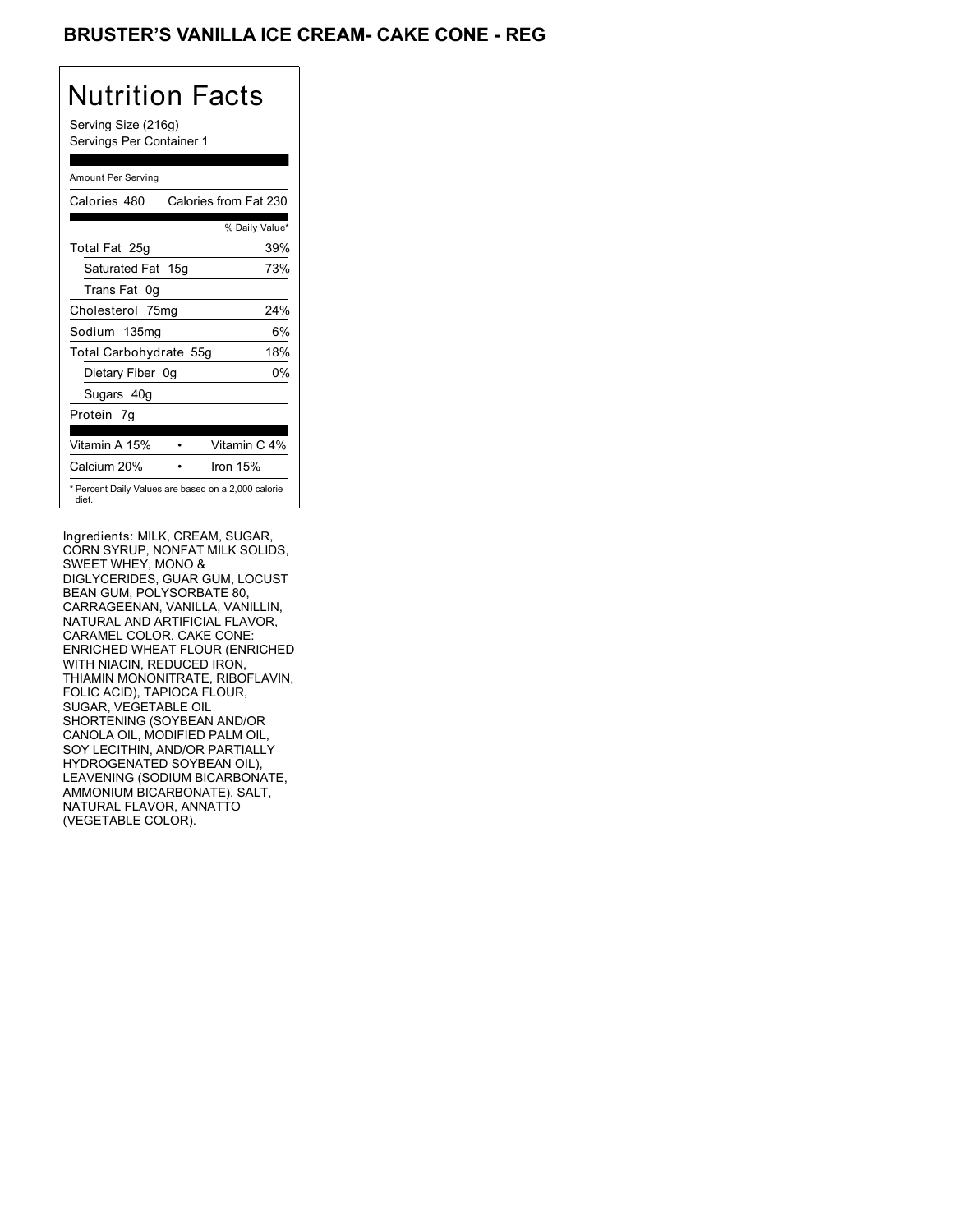### BRUSTER'S VANILLA ICE CREAM- CAKE CONE - LG

# Nutrition Facts

Serving Size (286g) Servings Per Container 1

#### Amount Per Serving

| Calories 630           | Calories from Fat 300                               |
|------------------------|-----------------------------------------------------|
|                        | % Daily Value*                                      |
| Total Fat 34g          | 52%                                                 |
| Saturated Fat 20g      | 98%                                                 |
| Trans Fat 0q           |                                                     |
| Cholesterol 100mg      | 33%                                                 |
| Sodium 180mg           | 7%                                                  |
| Total Carbohydrate 72g | 24%                                                 |
| Dietary Fiber 0g       | 0%                                                  |
| Sugars 53g             |                                                     |
| Protein 9q             |                                                     |
|                        |                                                     |
| Vitamin A 20%          | Vitamin C 6%                                        |
| Calcium 30%            | Iron 20%                                            |
| diet.                  | * Percent Daily Values are based on a 2,000 calorie |

Ingredients: MILK, CREAM, SUGAR, CORN SYRUP, NONFAT MILK SOLIDS, SWEET WHEY, MONO & DIGLYCERIDES, GUAR GUM, LOCUST BEAN GUM, POLYSORBATE 80, CARRAGEENAN, VANILLA, VANILLIN, NATURAL AND ARTIFICIAL FLAVOR, CARAMEL COLOR. CAKE CONE: ENRICHED WHEAT FLOUR (ENRICHED WITH NIACIN, REDUCED IRON, THIAMIN MONONITRATE, RIBOFLAVIN, FOLIC ACID), TAPIOCA FLOUR, SUGAR, VEGETABLE OIL SHORTENING (SOYBEAN AND/OR CANOLA OIL, MODIFIED PALM OIL, SOY LECITHIN, AND/OR PARTIALLY HYDROGENATED SOYBEAN OIL), LEAVENING (SODIUM BICARBONATE, AMMONIUM BICARBONATE), SALT, NATURAL FLAVOR, ANNATTO (VEGETABLE COLOR).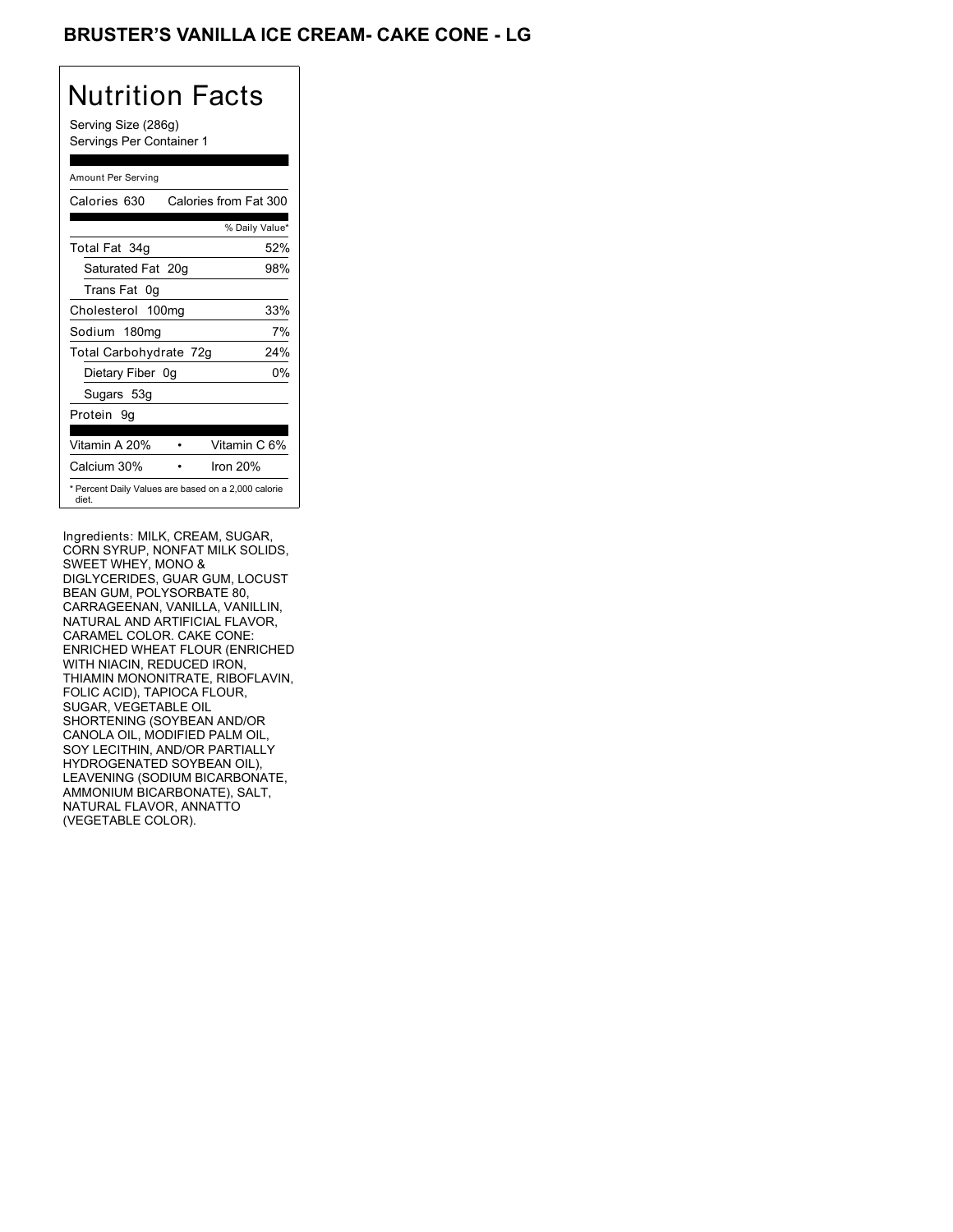### BRUSTER'S VANILLA ICE CREAM- WAFFLE CONE - SM

## Nutrition Facts

Serving Size (170g) Servings Per Container 1

#### Amount Per Serving

| Calories 430                                                 | Calories from Fat 180 |
|--------------------------------------------------------------|-----------------------|
|                                                              | % Daily Value*        |
| Total Fat 20g                                                | 31%                   |
| Saturated Fat 11g                                            | 53%                   |
| Trans Fat 0q                                                 |                       |
| Cholesterol 55mg                                             | 19%                   |
| Sodium 85mg                                                  | 3%                    |
| Total Carbohydrate 56g                                       | 19%                   |
| Dietary Fiber 0g                                             | 0%                    |
| Sugars 37g                                                   |                       |
| Protein 6q                                                   |                       |
| Vitamin A 10%                                                | Vitamin C 2%          |
| Calcium 15%                                                  | Iron $10%$            |
| * Percent Daily Values are based on a 2,000 calorie<br>diet. |                       |

Ingredients: MILK, CREAM, SUGAR, CORN SYRUP, NONFAT MILK SOLIDS, SWEET WHEY, MONO & DIGLYCERIDES, GUAR GUM, LOCUST BEAN GUM, POLYSORBATE 80, CARRAGEENAN, VANILLA, VANILLIN, NATURAL AND ARTIFICIAL FLAVOR, CARAMEL COLOR. WAFFLE CONE: ENRICHED BLEACHED WHEAT FLOUR (ENRICHED WITH NIACIN, REDUCED IRON, THIAMIN MONONITRATE, RIBOFLAVIN, FOLIC ACID), SUGAR, VEGETABLE SHORTENING (PARTIALLY HYDROGENATED SOYBEAN AND COTTONSEED OILS), WHOLE EGG, ARTIFICIAL FLAVOR (INCLUDING MALTODEXTRIN, MODIFIED CORNSTARCH, BUTTER, BUTTERMILK), DEXTROSE, SOY LECITHIN, ARTIFICIAL VANILLA FLAVOR.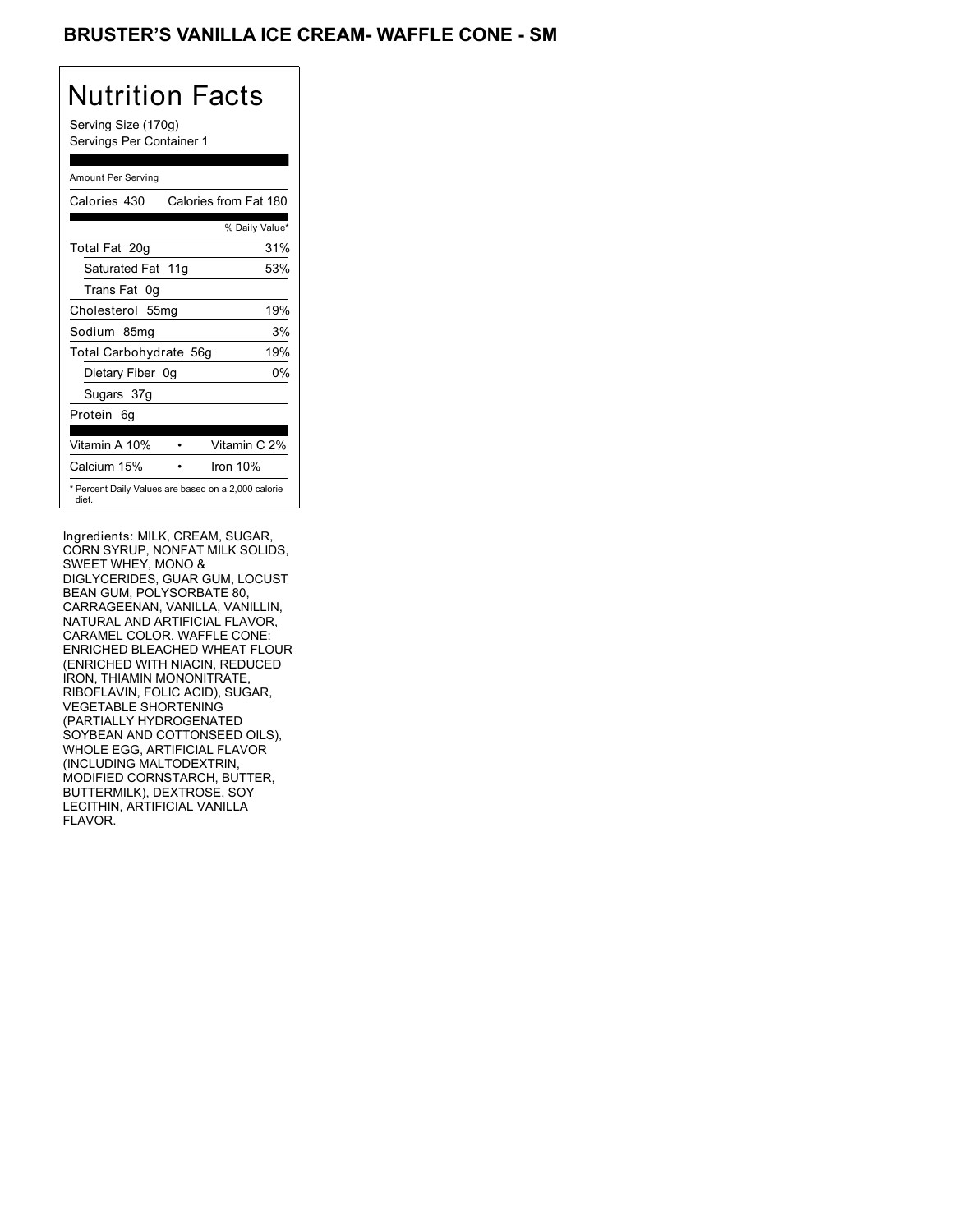### BRUSTER'S VANILLA ICE CREAM- WAFFLE CONE - REG

## Nutrition Facts

Serving Size (240g) Servings Per Container 1

#### Amount Per Serving

| Calories 580           | Calories from Fat 250                               |
|------------------------|-----------------------------------------------------|
|                        | % Daily Value*                                      |
| Total Fat 28g          | 44%                                                 |
| Saturated Fat 15g      | 77%                                                 |
| Trans Fat 0q           |                                                     |
| Cholesterol 80mg       | 27%                                                 |
| Sodium 125mg           | 5%                                                  |
| Total Carbohydrate 73g | 24%                                                 |
| Dietary Fiber 0g       | 0%                                                  |
| Sugars 50g             |                                                     |
| Protein 8q             |                                                     |
| Vitamin A 15%          | Vitamin C 4%                                        |
| Calcium 20%            | Iron $15%$                                          |
| diet.                  | * Percent Daily Values are based on a 2,000 calorie |

Ingredients: MILK, CREAM, SUGAR, CORN SYRUP, NONFAT MILK SOLIDS, SWEET WHEY, MONO & DIGLYCERIDES, GUAR GUM, LOCUST BEAN GUM, POLYSORBATE 80, CARRAGEENAN, VANILLA, VANILLIN, NATURAL AND ARTIFICIAL FLAVOR, CARAMEL COLOR. WAFFLE CONE: ENRICHED BLEACHED WHEAT FLOUR (ENRICHED WITH NIACIN, REDUCED IRON, THIAMIN MONONITRATE, RIBOFLAVIN, FOLIC ACID), SUGAR, VEGETABLE SHORTENING (PARTIALLY HYDROGENATED SOYBEAN AND COTTONSEED OILS), WHOLE EGG, ARTIFICIAL FLAVOR (INCLUDING MALTODEXTRIN, MODIFIED CORNSTARCH, BUTTER, BUTTERMILK), DEXTROSE, SOY LECITHIN, ARTIFICIAL VANILLA FLAVOR.